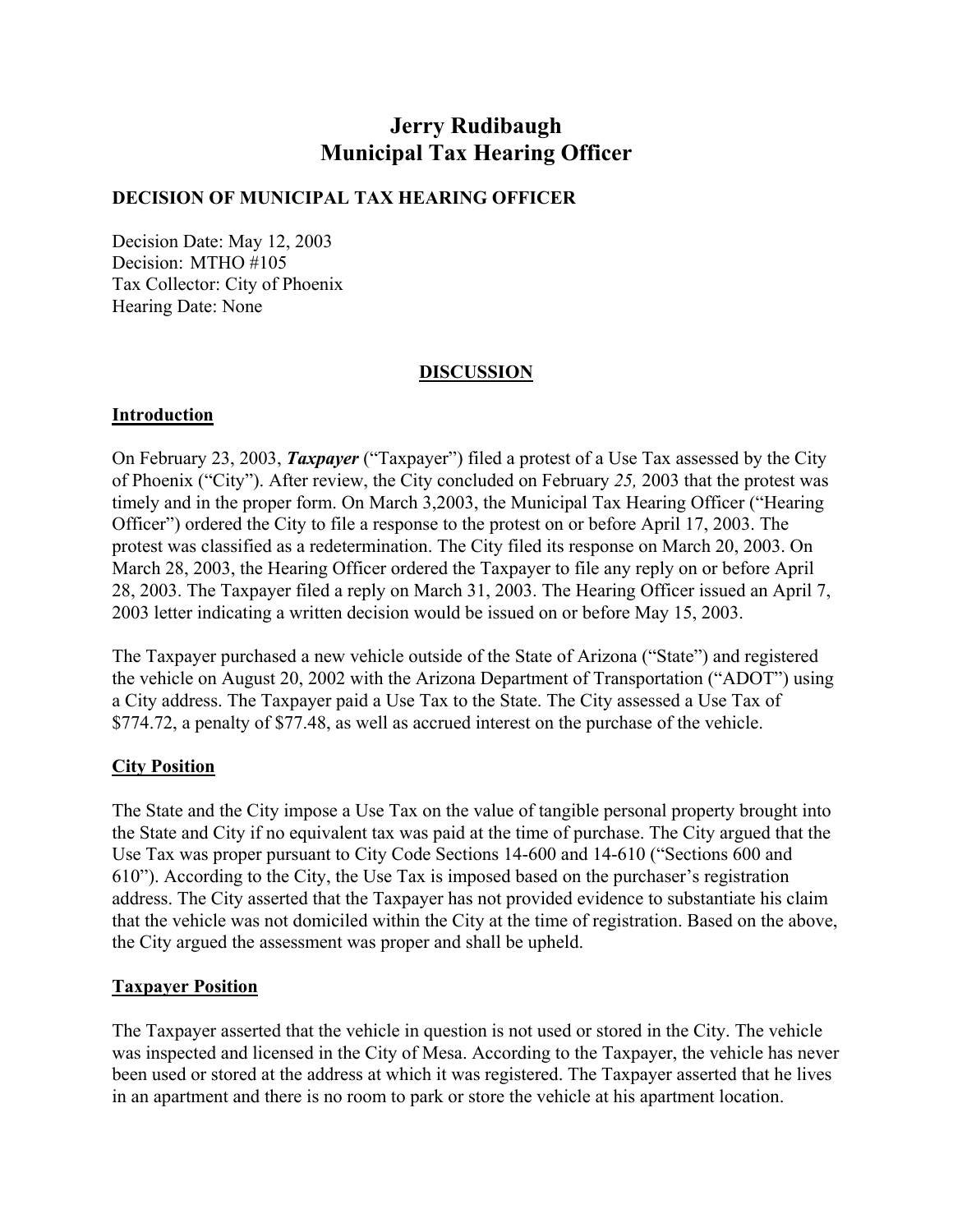#### **ANALYSIS**

The City Code imposes the Use Tax on the cost of tangible personal property stored or used in the City. Based on the evidence presented, the Taxpayer never stored or used the vehicle within the City. The Taxpayer has stored and used the vehicle in the City of Mesa. As a result, the assessment of tax, penalty, and interest by the City was not proper.

#### **FINDINGS OF FACT**

- 1. On February 23, 2003, the Taxpayer filed a protest of a Use Tax assessed by the City.
- 2. After review, the City concluded on February 25, 2003 that the protest was timely and in proper form.
- 3. On March 3, 2003, the Hearing Officer ordered the City to file a response to the protest on or before April 17, 2003.
- 4. The protest was classified as a redetermination.
- 5. The City filed its response on March 20, 2003.
- 6. On March 28, 2003, the Hearing Officer ordered the Taxpayer to file any reply on or before April 28, 2003.
- 7. The Taxpayer filed a reply on March 31, 2003.
- 8. The Hearing Officer issued an April 7, 2003 letter indicating a written decision would be issued on or before May 15, 2003.
- 9. The Taxpayer purchased a new vehicle outside of the State and registered the vehicle with ADOT using a City address.
- 10. The Taxpayer paid a Use Tax to the State.
- 11. The City assessed a Use Tax of \$774.72, a penalty of \$77.48, as well as accrued interest on the purchase of the vehicle by the Taxpayer
- 12. The vehicle was inspected and licensed in the City of Mesa.
- 13. The vehicle has never been used or stored at the address at which it was registered.
- 14. The Taxpayer has stored and used the vehicle in the City of Mesa.
- 15. The Taxpayer has stated Under Penalties of Perjury that this vehicle has never been at the City address in which it was registered.